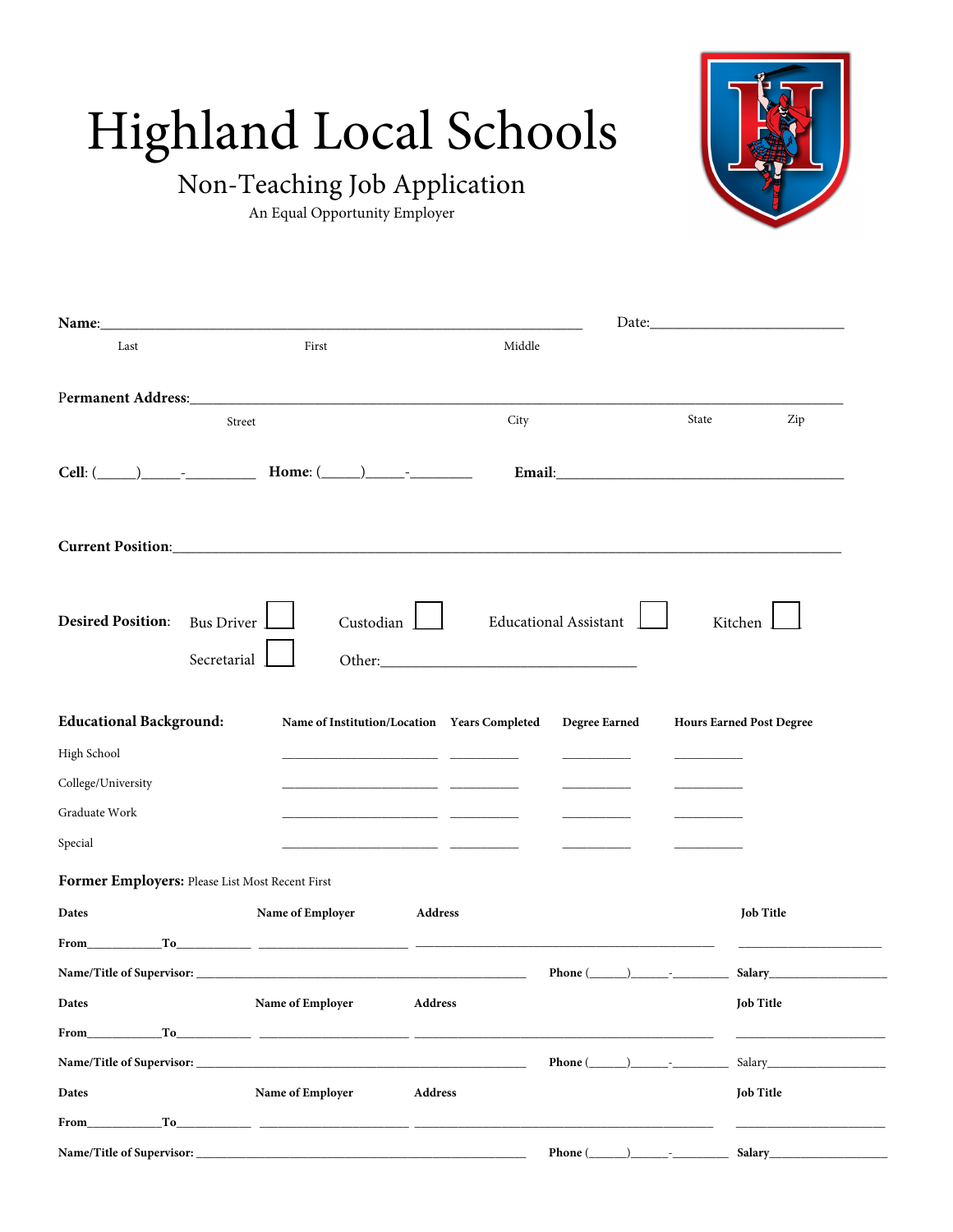#### **Military Experience:** Branch: \_\_\_\_\_\_\_\_\_\_\_\_ Rank: Length of Service:

#### **Additional Information Requested**

Are you currently working under a contract with another school district? Yes\_\_\_\_\_\_\_ No

May we contact your employer? Yes No

Do you have a legal right to live and work in the United States? Yes\_\_\_\_\_\_\_\_ No



#### **References:**

Please list at least three(3) references who have first-hand knowledge of your character, personality, scholarship and work ability.

| Name:                                                                 | Name:  | <u> 1980 - Jan Samuel Barbara, margaret e populari e populari e populari e populari e populari e populari e popu</u> |
|-----------------------------------------------------------------------|--------|----------------------------------------------------------------------------------------------------------------------|
|                                                                       |        |                                                                                                                      |
|                                                                       |        |                                                                                                                      |
| Phone:<br><u> 1980 - Jan Barnett, fransk politik (f. 1980)</u>        | Phone: |                                                                                                                      |
|                                                                       |        |                                                                                                                      |
|                                                                       |        |                                                                                                                      |
|                                                                       |        |                                                                                                                      |
| Position:<br><u> 1980 - Jan Barnett, fransk politik (d. 1980)</u>     |        |                                                                                                                      |
| Phone:<br><u> 1989 - Andrea Stadt Britain, amerikansk politiker (</u> | Phone: |                                                                                                                      |

It is understood and agreed upon that any misrepresentation by me in this application will be sufficient cause for cancellation of this application and/or separation from the employer's service if I have been employed. I give the employer the right to investigate all references and to secure additional information about me, if job related. I hereby release from liability the employer and its representatives from seeking such information and all other persons, corporations or organizations for furnishing such information.

Applicant Signature:\_\_\_\_\_\_\_\_\_\_\_\_\_\_\_\_\_\_\_\_\_\_\_\_\_\_\_\_\_\_\_\_\_\_\_\_\_\_\_\_\_\_\_ Date:\_\_\_\_\_\_\_\_\_\_\_\_\_\_\_

Please return your application to: Highland Local Schools 6506 St. Rt. 229 Marengo, OH 43334 P: 419-768-2206 F: 419-768-3115